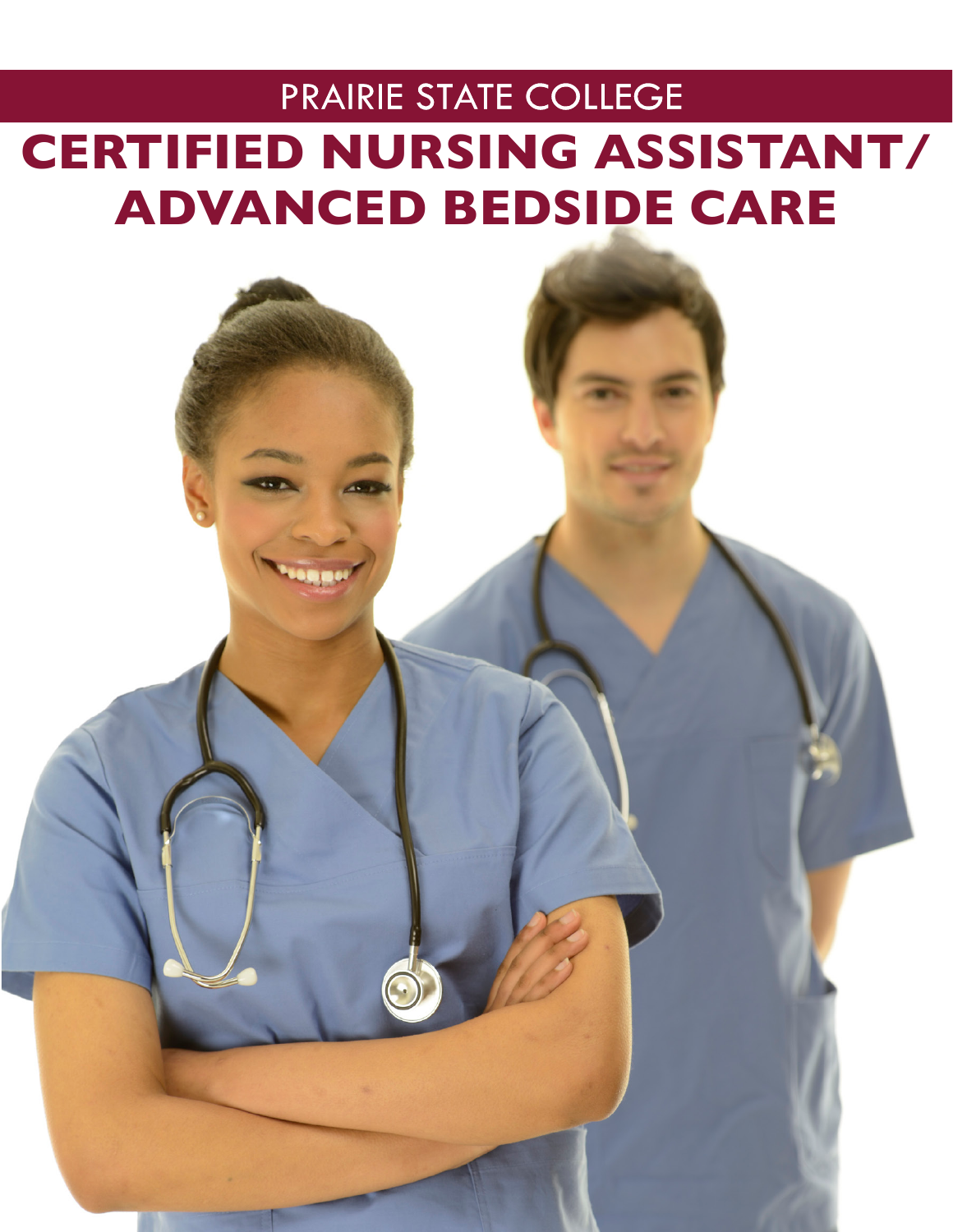

### **CERTIFIED NURSING ASSISTANT (CNA)**

**CERTIFICATE PROGRAM**

The CNA certificate program at Prairie State College (PSC) prepares students for a career providing basic care services for patients, including bathing, grooming, and feeding, in addition to assisting nurses. CNAs also provide social and emotional support to patients, as well as provide vital information on patient conditions to nurses or licensed practical nurses (LPNs).

### **CNA**

### *Certificate Program*

This program has been designed to provide students with the skills necessary to give basic patient care in hospitals, nursing care facilities, community care facilities for the elderly, or home care.

Illinois Department of Public Health requires students to be 16 years old.

#### **Program Requirements**

Prerequisites: ACT/Compass Placement Test reading score of 60 or higher, or RDG 098 with C or better, or ENG 099 with C or better

NURS 100 Nurse Assistant Training\* 7

### **Program Total: 7 credits**

\* Along with regular lectures, students will have clinicals in some local facilities such as long-term care facilities, where they will perform basic nursing care under the guidance of a registered nurse.

To become a CNA, a student must have a high school diploma or GED, as well as the nursing assistant training that is part of the PSC certificate program. To advance to the RN program, a student must successfully complete a CNA program and pass the state-issued competency exam.

Students also must have a physical exam and certain immunizations, as well as pass a 10 panel drug screen.

The course is eight weeks long with 102 hours of theory instruction and 42 hours of clinical instruction in a nursing facility.

Successful completion of this program qualifies the student for the Illinois Basic Nursing Assistant Certificate and to take the Illinois Department of Public Health CNA Certification Examination.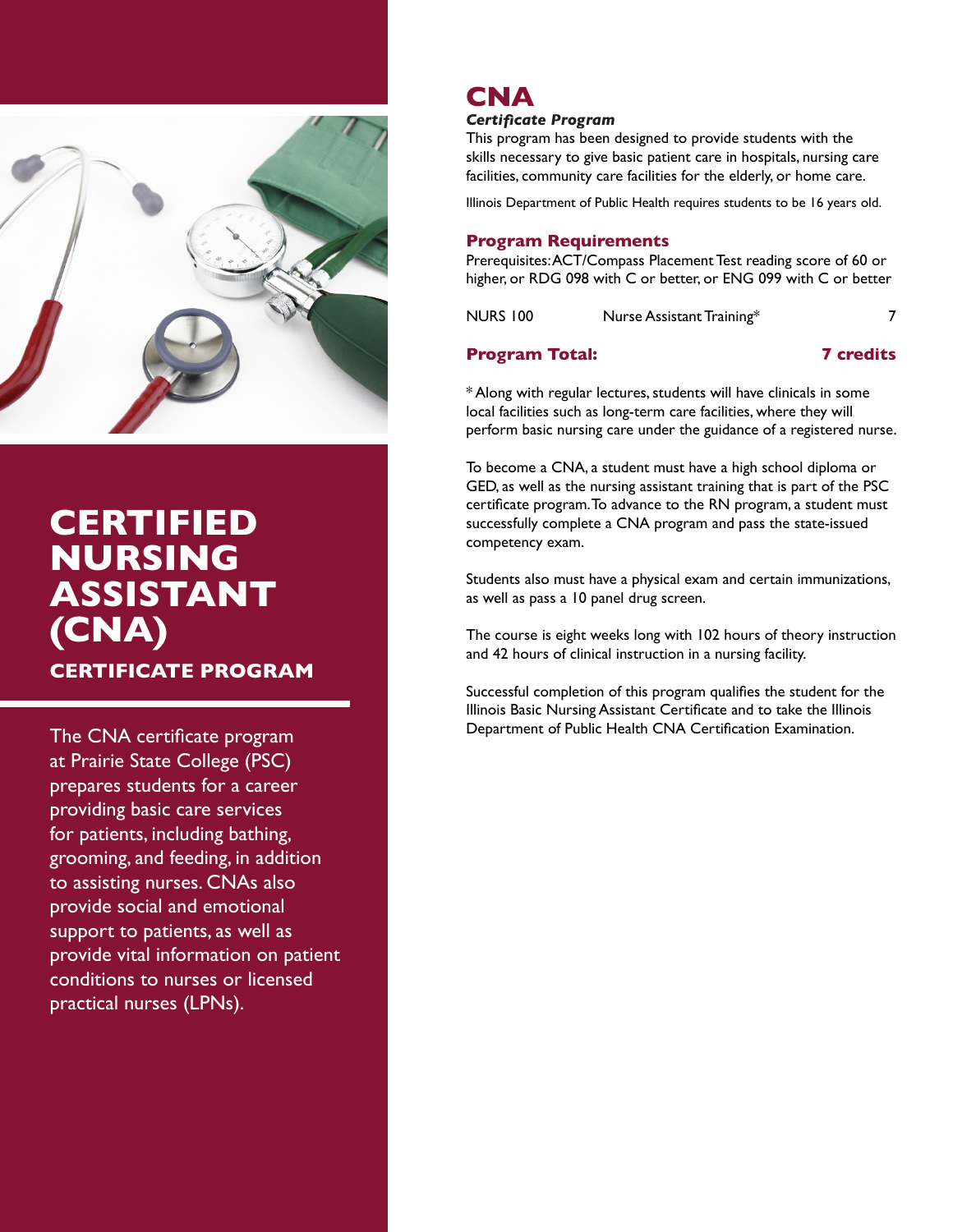### **Advanced Bedside Care Provider**

#### *Certificate Program*

PSC offers the Advanced Bedside Care Provider Certificate to CNAs who currently are working in a healthcare institution and wish to enhance their skills.

Program Prerequisites: Students must currently be listed on the State of Illinois CNA Registry (Students currently listed in the State of Illinois CNA Registry may qualify for proficiency credit for NURS 100. Contact the Dean of Health Professions for information) OR Successful completion of the PSC course, NURS 100 - Nurse Assistant Training (7 credits).

### **Program Requirements**

| COMM <sub>101</sub>                                                                                     | Principles of Communication                |   |
|---------------------------------------------------------------------------------------------------------|--------------------------------------------|---|
| (prerequisite: Prereq. placement in ENG 099 or above)                                                   |                                            |   |
| NURS <sub>100</sub>                                                                                     | Nurse Assistant Training                   |   |
| (prerequisite: ACT/Compass Placement Test reading score of 60 or<br>higher or ENG 099 with C or better) |                                            |   |
| <b>HLTH 105</b>                                                                                         | <b>General Medical Terminology</b>         |   |
| PSYCH 102                                                                                               | Human Growth and Development:<br>Life Span | 3 |

### **Program Total:** 16 credits

### **CAREER OPPORTUNITIES**

According to the U.S. Bureau of Labor Statistics, a faster than average job growth is expected for CNAs through 2022. While the national average employment increase is 11 percent, employment for CNAs is expected to increase by 21 percent.